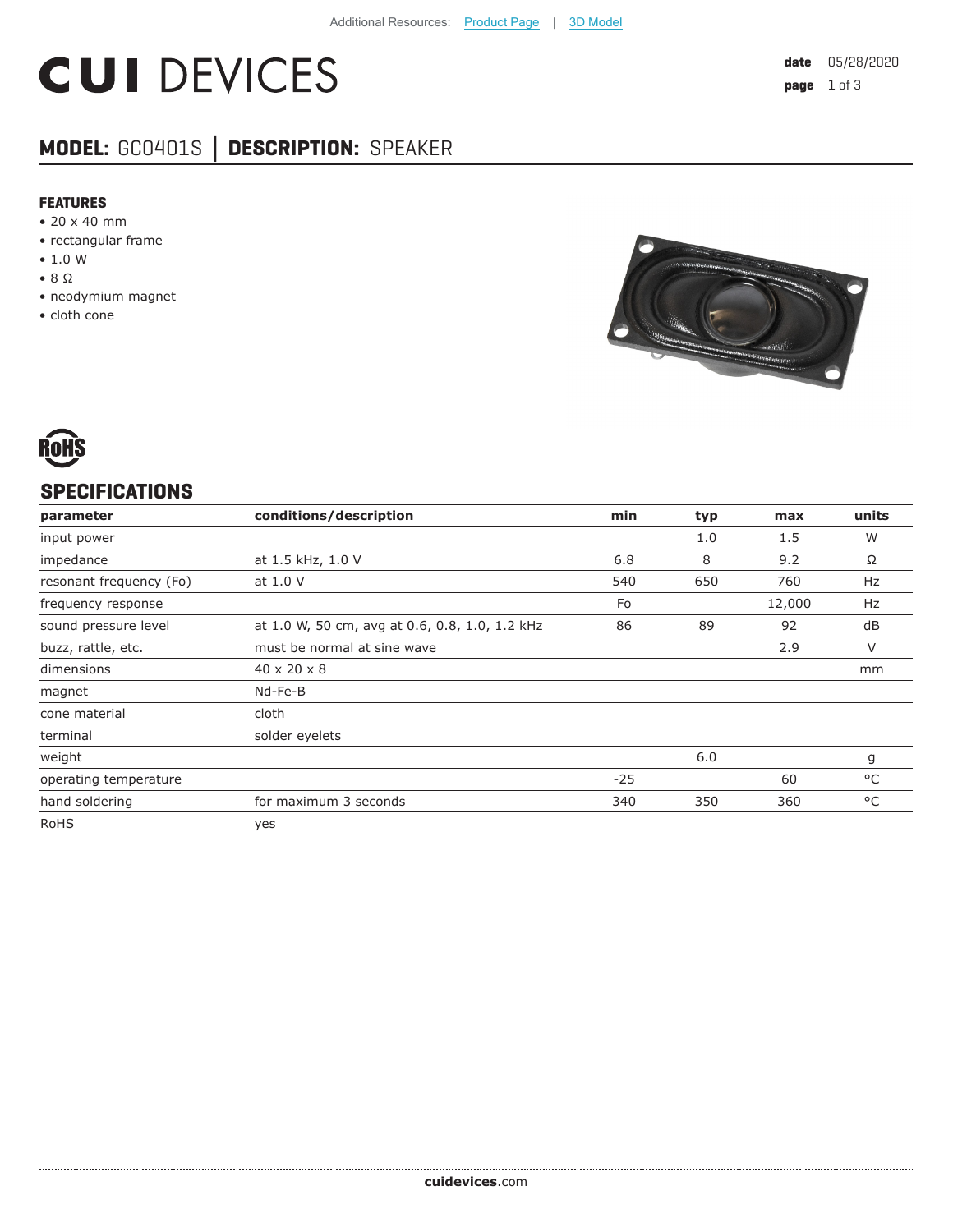### **MECHANICAL DRAWING**





### **FREQUENCY RESPONSE CURVE**

| parameter             | conditions/description |
|-----------------------|------------------------|
| potentiometer range   | 50 dB                  |
| rectifier             | <b>RMS</b>             |
| lower limit frequency | 20 Hz                  |
| wr. speed             | 100 mm/sec             |
| zero level            | 60dB                   |